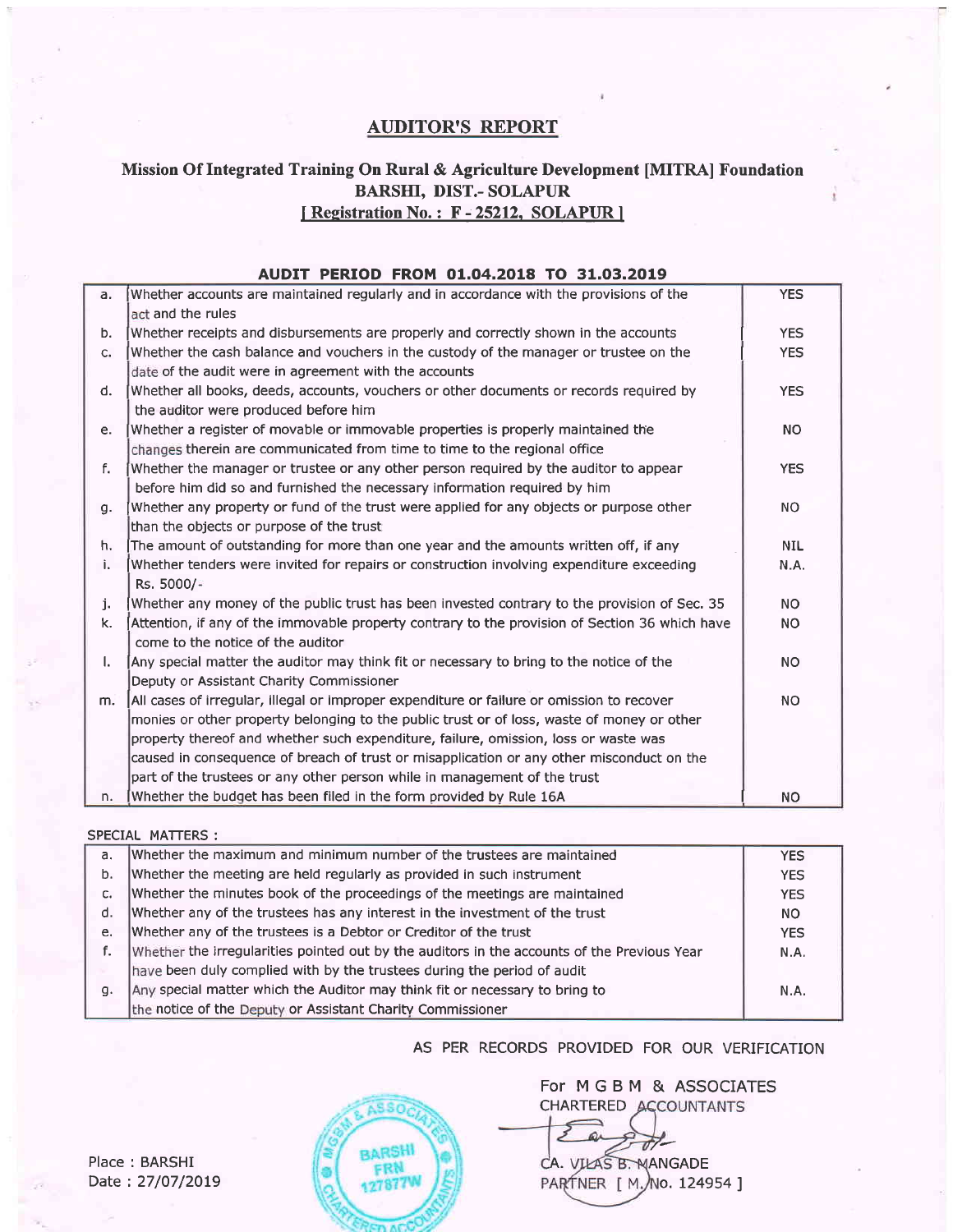# THE BOMBAY PUBLIC TRUST ACT, 1950 SCHEDULE IX-C [ Vide Rule 17(1) ] Statement Of Income Liable To Contribution For The Period Endine At 31.03.2019

## Mission Of Integrated Training On Rural & Agriculture Development [MITRA] Foundation BARSHI, DIST.- SOLAPUR I Registration No.: F-25212, SOLAPUR ]

### AUDrT PERTOD FROM 01.04.2018 TO 31.03.2019

| Sr.       | <b>PARTICULARS</b>                                                                                                                                                                                                                                                                                                                                                                                                                                                                                                                                                                                                                                                                                                                                                                                                                                                                                                                                                                                                                                                                                                                                                                                                                                                                                                                                                                                                           | Amt. .     |
|-----------|------------------------------------------------------------------------------------------------------------------------------------------------------------------------------------------------------------------------------------------------------------------------------------------------------------------------------------------------------------------------------------------------------------------------------------------------------------------------------------------------------------------------------------------------------------------------------------------------------------------------------------------------------------------------------------------------------------------------------------------------------------------------------------------------------------------------------------------------------------------------------------------------------------------------------------------------------------------------------------------------------------------------------------------------------------------------------------------------------------------------------------------------------------------------------------------------------------------------------------------------------------------------------------------------------------------------------------------------------------------------------------------------------------------------------|------------|
| I.<br>II. | Income as shown in the Income and Expenditure A/C (Schedule IX)<br>Items not chargeable to contribution under Section 58 & Rule 32<br>a. Donation received from other Public Trustrs & Dharmadas<br>b. Grants received from Government & Local Authorities<br>c. Interest on Sinking & Depreciation Fund<br>d. Amount spent for purpose of secular education<br>e. Amount spent for the purpose of veterinary Treatment of animals<br>f. Amount spent for the purpose of medical relief<br>g. Expenditure incurred from donations for relief of distress caused<br>by scarcity, drought flood, fire or other natural calamity<br>h. Deductions out of income from lands used for agricultural purposes<br>1. Land Revenue and Local Fund Cess<br>2. Rent payable to superior landlord<br>3. Cost of Production, in lands are cultivated by trust.<br>i. Deductions out of income from land used for non-agricultural purposes<br>1. Assessment, Cesses and other Government or<br><b>Municipal taxes</b><br>2. Ground Rent payable to the superior landlord<br>3. Repairs at 10% of gross rent of Building<br>4. Cost of collection at 4% of gross rent of buildings let out<br>j. Cost of collection of income or receipts from securities, Stocks etc.<br>at 1% of such income<br>k. Deductions on account of repairs in respect of building not rented<br>& yielding no income, at 10% of the estimated gross annual rent | 648,829.52 |
|           | <b>Gross Annual Income Chargeable To Contribution</b><br>(Rs.)                                                                                                                                                                                                                                                                                                                                                                                                                                                                                                                                                                                                                                                                                                                                                                                                                                                                                                                                                                                                                                                                                                                                                                                                                                                                                                                                                               | 648,829.52 |

"Certified that while claiming deduction admissible under the above schedule, we have not claimed any amount twice, either wholly or partly, against any of the items mentioned in the Schedule which have the efFect of double deduction."

Place: BARSHI Date : 27/07/20L9



As Per Records Provided For Our Verification

For MGBM & ASSOCIATES CHARTERED-ACCOUNTANTS

CA. VILAS B. MANGADE **PARTNER**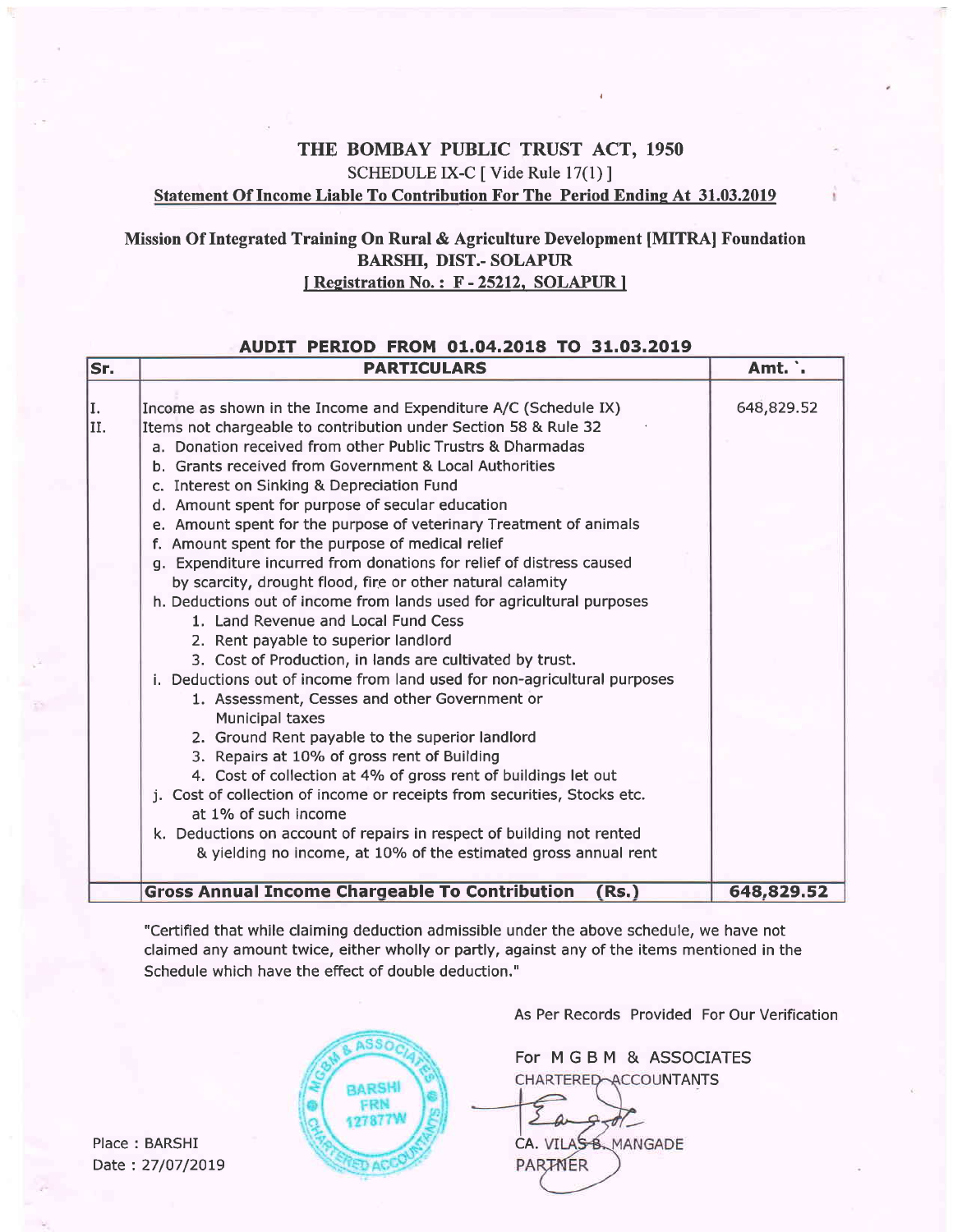# Mission Of Integrated Training On Rural & Agriculture Development [MITRA] Foundation BARSHI, DIST.- SOLAPUR<br>[Registration No.: F - 25212, SOLAPUR]

# INCOME & EXPENDITURE ACCOUNT ( For The Year Ended At 31-03-2019 )

| <b>EXPENDITURE</b>             |            |                                         | Cr.<br>۰   |
|--------------------------------|------------|-----------------------------------------|------------|
|                                |            | <b>INCOME</b>                           |            |
| To Expenditures on Objects     |            | By Members' Subscriptions               | 7,007.00   |
| of Trust :-                    |            | By Grant from Nabard                    | 10,000.00  |
| <b>Tree Plantation</b>         |            | 55,000.00 By Service Cost on Livelihood | 360,993.52 |
| Foundation Day                 | 6,000.00   | funds received from SHGs                |            |
| To Allied Expenses for Objects |            | By Donations Received                   | 260,000.00 |
| of Trust :-                    |            | By Bank Commisstion                     | 10,324.00  |
| <b>Salary Exps</b>             |            | 217,020.00 By Interest                  | 505.00     |
| <b>Training Exps</b>           | 56,550.00  |                                         |            |
| <b>Stationery Exps</b>         | 2,124.00   |                                         |            |
| <b>Income Tax Exps</b>         | 32,970.00  |                                         |            |
| <b>Transport Exps</b>          | 12,000.00  |                                         |            |
| <b>Donation Exps</b>           | 6,161.00   |                                         |            |
| <b>Traveling Exps</b>          | 1,416.00   |                                         |            |
| <b>Bank Charges</b>            | 677.00     |                                         |            |
| <b>Office Rent</b>             | 36,000.00  |                                         |            |
| Repairing & Maintenance        | 1,230.00   |                                         |            |
| To Surplus for the year        | 221,681.52 |                                         |            |
|                                |            |                                         |            |
| <b>Total</b>                   | 648,829.52 | <b>Total</b>                            | 648,829.52 |

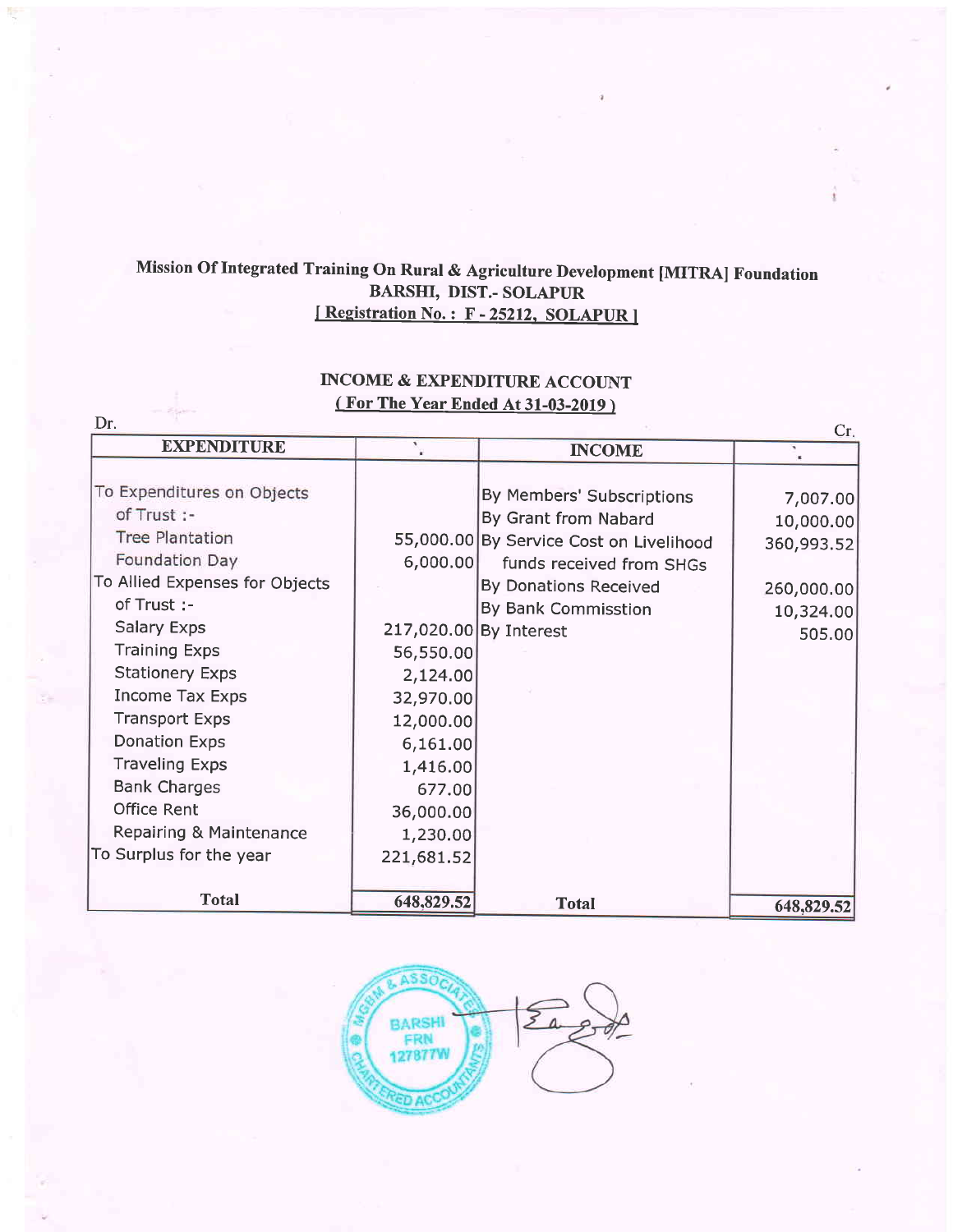# Mission Of Integrated Training On Rural & Agriculture Development [MITRA] Foundation BARSHI, DIST.- SOLAPUR [ Registration No. : F - 25212, SOLAPUR ]

# RECEIPT & PAYMENT ACCOUNT ( For The Year Ended At 31-03-2019 )

| Dr.<br>Cr.                     |              |                                           |              |
|--------------------------------|--------------|-------------------------------------------|--------------|
| <b>RECEIPTS</b>                |              | <b>PAYMENTS</b>                           |              |
|                                |              |                                           |              |
| To Opening Cash Balance        |              | 809.00 By Exps on Objects of Trust        | 61,000.00    |
| <b>Bank Balance</b>            | 430,350.40   |                                           |              |
|                                |              | By Allied exps for Objects                |              |
| <b>To Donations Received</b>   | 260,000.00   | of Trust                                  | 366,148.00   |
|                                |              |                                           |              |
| To Service Cost on Livelihood  |              | 360,993.52 By Livelihood Funds Given to   | 2,000,000.00 |
| received fro SHGs              |              | <b>SHGs</b>                               |              |
| To Principal Receivd From SHGs |              | 1,611,854.48 By Bank Loan Repayment - JLG | 1,515,000.00 |
|                                |              |                                           |              |
| To JLG Repayment               |              | 3,304,740.00 By Closing Cash Balance      | 82,438.00    |
|                                |              | <b>Bank Balance</b>                       |              |
| To Members' Subscriptions      | 7,007.00     | Federal Bank - 186                        | 267,694.00   |
| To Bank Commistion             |              | Federal Bank - 86                         | 1,393.00     |
|                                | 10,324.00    | Vidharbha Konkan G. Bank 24               | 1,650,166.40 |
| To Grant From Nabard           |              | Vidharbha Konkan G. Bank                  | 10,824.00    |
|                                | 10,000.00    | Bank Of Maharashra                        | 13,327.00    |
| To Bank Interest               | 505.00       | Bank Of Maharashra - 6455                 | 28,593.00    |
|                                |              |                                           |              |
| <b>Total</b>                   | 5,996,583.40 |                                           |              |
|                                |              | <b>Total</b>                              | 5,996,583.40 |